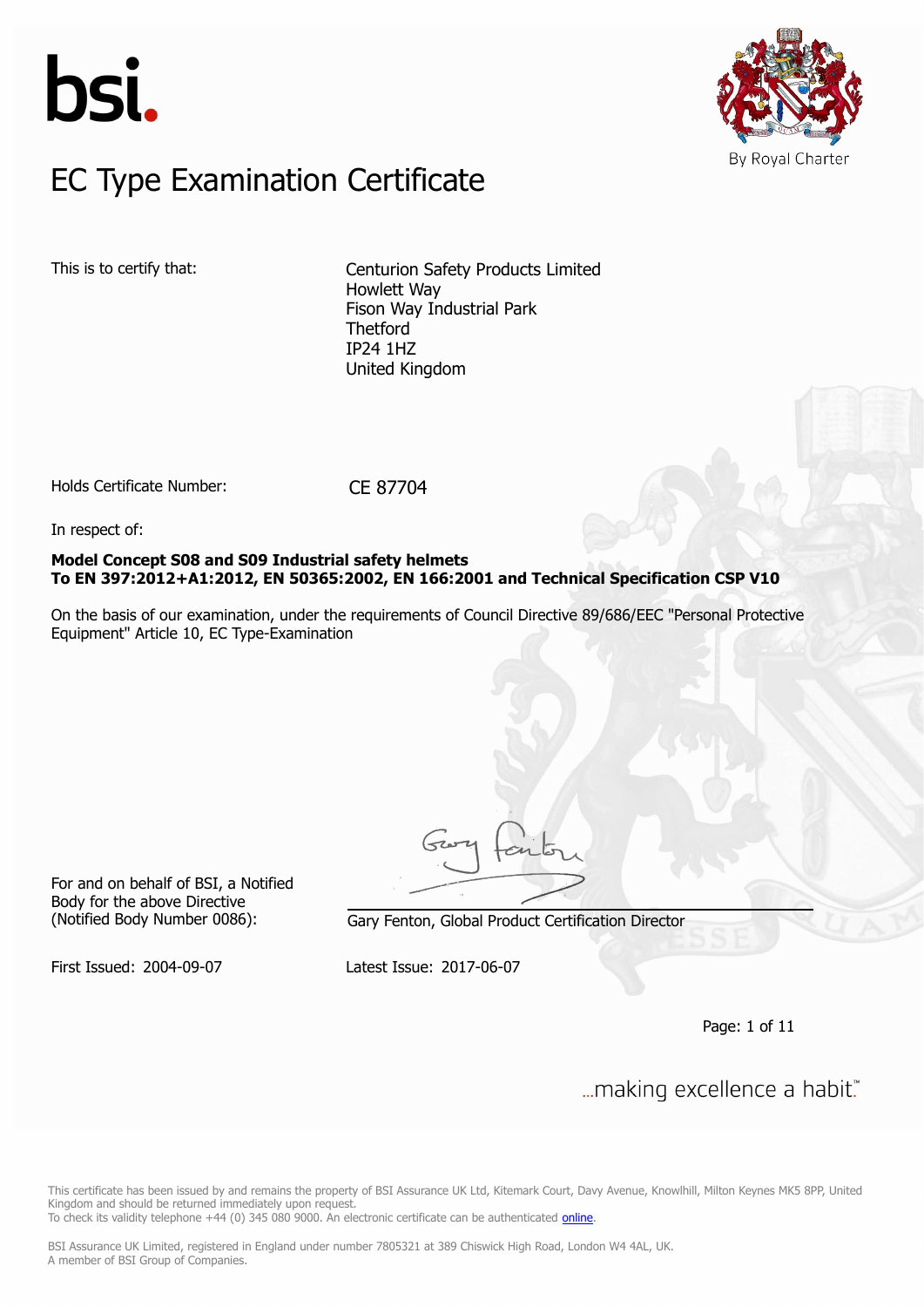No. CE 87704

| <b>Product Specification</b> |                     |                                                                                                                                                                                                                                                                                                                                                                                                                                                                                                                                                                                                                                                                                                                                                                                          |  |  |
|------------------------------|---------------------|------------------------------------------------------------------------------------------------------------------------------------------------------------------------------------------------------------------------------------------------------------------------------------------------------------------------------------------------------------------------------------------------------------------------------------------------------------------------------------------------------------------------------------------------------------------------------------------------------------------------------------------------------------------------------------------------------------------------------------------------------------------------------------------|--|--|
| Range:                       | <b>Concept</b>      |                                                                                                                                                                                                                                                                                                                                                                                                                                                                                                                                                                                                                                                                                                                                                                                          |  |  |
| <b>Product Description:</b>  |                     | The Concept range consists of two basic helmets with ABS shells, the S09 with a<br>'standard' peak and the S08 with a 'reduced' peak. Their features include an LDPE<br>headband with HDPE kit bracket and Terylene fabric cradle. Within the range there<br>are a number of variations to the overall build standard of the basic helmet, see<br>details in the tables below. The range can be fitted with a number of different<br>accessories that are attached via either the Connect or the Euro accessory clips<br>Shell: ABS, vented and non vented versions<br>Harness cradle Terylene webbing system<br>Headband/nape strap: LDPE fitted with Dry-Tech sweatband<br>Adjustment system: Slip or Wheel Ratchet<br>Chinstrap anchorages: 2 Point Fixing or Linesman 4 Point Fixing |  |  |
|                              |                     |                                                                                                                                                                                                                                                                                                                                                                                                                                                                                                                                                                                                                                                                                                                                                                                          |  |  |
| Size range:                  |                     | Wheel Ratchet headband: 52-64 cm<br>Slip Ratchet headband: 51-63 cm                                                                                                                                                                                                                                                                                                                                                                                                                                                                                                                                                                                                                                                                                                                      |  |  |
| <b>Models in Range:</b>      | <b>Product code</b> | <b>Description/Classification</b>                                                                                                                                                                                                                                                                                                                                                                                                                                                                                                                                                                                                                                                                                                                                                        |  |  |
|                              | S08*A               | Base model, non vented, -30°C, 440 V a.c, LD, MM, EN 50365<br>Class 0, CSP V10 - 40°C & 1000 V a.c.                                                                                                                                                                                                                                                                                                                                                                                                                                                                                                                                                                                                                                                                                      |  |  |
|                              | S08*F               | Vented shell, -30°C, LD, MM, EN 50365 Class 0, CSP V10 - 40°C                                                                                                                                                                                                                                                                                                                                                                                                                                                                                                                                                                                                                                                                                                                            |  |  |
|                              | S08*FSH             | Concept Miner, vented shell, PVC sweatband, -30°C, LD, EN 50365<br>Class 0, CSP V10 - 40°C                                                                                                                                                                                                                                                                                                                                                                                                                                                                                                                                                                                                                                                                                               |  |  |
|                              | S08*FSHM            | Concept Miner, vented shell, with metal Lamp Bracket, PVC<br>sweatband, -30°C, LD, CSP V10 - 40°C                                                                                                                                                                                                                                                                                                                                                                                                                                                                                                                                                                                                                                                                                        |  |  |
|                              | S08*L               | Linesman harness, non vented, -30°C, 440 V a.c, LD, MM, EN<br>50365 Class 0, CSP V10 - 40°C & 1000 V a.c.                                                                                                                                                                                                                                                                                                                                                                                                                                                                                                                                                                                                                                                                                |  |  |
|                              | S08*R               | Wheel ratchet headband, non vented, -30°C, 440 V a.c, LD, MM,<br>EN 50365 Class 0, CSP V10 - 40°C & 1000 V a.c.                                                                                                                                                                                                                                                                                                                                                                                                                                                                                                                                                                                                                                                                          |  |  |
|                              | S08*RF              | Roofer ratchet headband, vented shell, -30°C, LD, MM, EN 50365<br>Class 0, CSP V10 - 40°C                                                                                                                                                                                                                                                                                                                                                                                                                                                                                                                                                                                                                                                                                                |  |  |
|                              | S08*RJ              | Roofer wheel ratchet headband, Vented shell (complete with vent<br>plugs), -30°C, LD, MM, EN 50365 Class 0, CSP V10 - 40°C                                                                                                                                                                                                                                                                                                                                                                                                                                                                                                                                                                                                                                                               |  |  |
|                              | S08*RWJ             | Roofer wheel ratchet headband, Vented shell (complete with vent<br>plugs), Vabon sweatband, -30°C, LD, MM, EN 50365 Class 0, CSP<br>$V10 - 40^{\circ}C$                                                                                                                                                                                                                                                                                                                                                                                                                                                                                                                                                                                                                                  |  |  |

First Issued: 2004-09-07 Latest Issue: 2017-06-07

Page: 2 of 11

This certificate has been issued by and remains the property of BSI Assurance UK Ltd, Kitemark Court, Davy Avenue, Knowlhill, Milton Keynes MK5 8PP, United Kingdom and should be returned immediately upon request.

To check its validity telephone +44 (0) 345 080 9000. An electronic certificate can be authenticated *[online](https://pgplus.bsigroup.com/CertificateValidation/CertificateValidator.aspx?CertificateNumber=CE+87704&ReIssueDate=07%2f06%2f2017&Template=uk)*.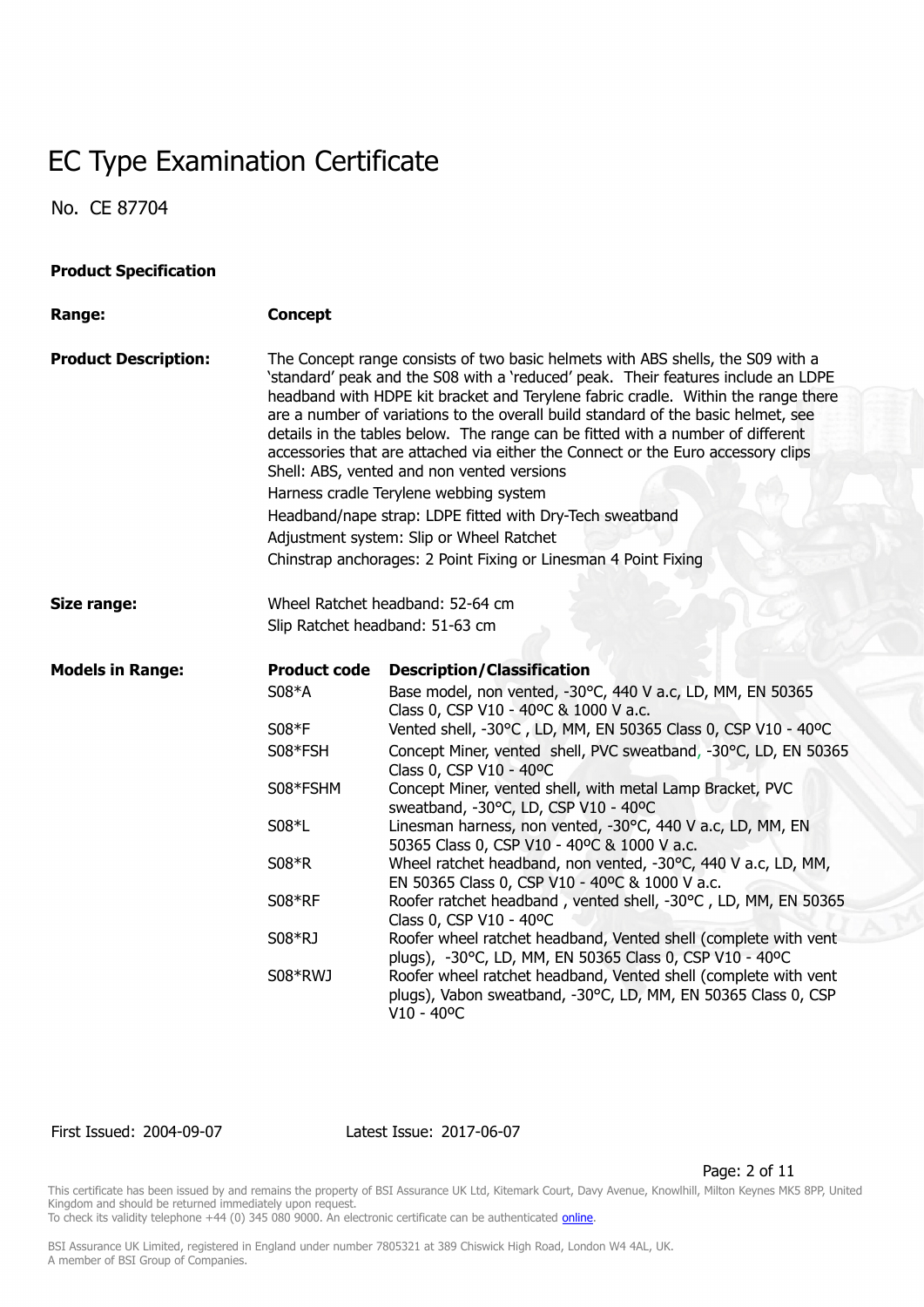No. CE 87704

#### **Product Specification (continued)**

| <b>Models in Range</b> | <b>Product code</b>                                                              | <b>Description/Classification</b>                                                                                                                       |  |
|------------------------|----------------------------------------------------------------------------------|---------------------------------------------------------------------------------------------------------------------------------------------------------|--|
| (Continued):           | S08*SH                                                                           | Concept Miner, non vented, PVC sweatband, -30°C, 440 V a.c, LD,                                                                                         |  |
|                        |                                                                                  | EN 50365 Class 0, CSP V10 - 40°C & 1000 V a.c.                                                                                                          |  |
|                        | S08*SHM                                                                          | Concept Miner, non vented, with metal Lamp Bracket, PVC                                                                                                 |  |
|                        |                                                                                  | sweatband, -30°C, LD, CSP V10 - 40°C                                                                                                                    |  |
| <b>Notes:</b>          |                                                                                  | * denotes the helmet shell colour                                                                                                                       |  |
|                        | Fitted with Connect slot                                                         |                                                                                                                                                         |  |
|                        |                                                                                  | All variants can have brand information presented on a padprint (P) or label (L)                                                                        |  |
| <b>Models in Range</b> | <b>Product code</b>                                                              | <b>Description/Classification</b>                                                                                                                       |  |
| (Continued):           | S08E*A                                                                           | Base model, non vented, -30°C, 440 V a.c, LD, MM, EN 50365                                                                                              |  |
|                        |                                                                                  | Class 0, CSP V10 - 40°C & 1000 V a.c.                                                                                                                   |  |
|                        | S08E*F                                                                           | Vented shell, -30°C, LD, MM, EN 50365 Class 0, CSP V10 - 40°C                                                                                           |  |
|                        | S08E*FSH                                                                         | Concept Miner, vented shell, PVC sweatband, -30°C, LD, EN 50365<br>Class 0, CSP V10 - 40°C                                                              |  |
|                        | S08E*FSHM                                                                        | Concept Miner, vented shell, with metal Lamp Bracket, PVC<br>sweatband, -30°C, LD, CSP V10 - 40°C                                                       |  |
|                        | S08E*L                                                                           | Linesman harness, non vented, -30°C, 440 V a.c, LD, MM, EN<br>50365 Class 0, CSP V10 - 40°C & 1000 V a.c.                                               |  |
|                        | S08E*R                                                                           | Wheel ratchet headband, non vented, -30°C, 440 V a.c, LD, MM,<br>EN 50365 Class 0, CSP V10 - 40°C & 1000 V a.c.                                         |  |
|                        | S08E*RF                                                                          | Roofer ratchet headband, vented shell, -30°C, LD, MM, EN 50365<br>Class 0, CSP V10 - 40°C                                                               |  |
|                        | S08E*RJ                                                                          | Roofer wheel ratchet headband, Vented shell (complete with vent<br>plugs), -30°C, LD, MM, EN 50365 Class 0, CSP V10 - 40°C                              |  |
|                        | S08E*RWJ                                                                         | Roofer wheel ratchet headband, vented shell (complete with vent<br>plugs), Vabon sweatband, -30°C, LD, MM, EN 50365 Class 0, CSP<br>$V10 - 40^{\circ}C$ |  |
|                        | S08E*SH                                                                          | Concept Miner, non vented, PVC sweatband, -30°C, 440 V a.c, LD,<br>EN 50365 Class 0, CSP V10 - 40°C & 1000 V a.c.                                       |  |
|                        | S08E*SHM                                                                         | Concept Miner, non vented, with metal Lamp Bracket, PVC<br>sweatband, -30°C, LD, CSP V10 - 40°C                                                         |  |
| <b>Notes:</b>          |                                                                                  | * denotes the helmet shell colour                                                                                                                       |  |
|                        | Fitted with Euro slot                                                            |                                                                                                                                                         |  |
|                        | All variants can have brand information presented on a padprint (P) or label (L) |                                                                                                                                                         |  |

First Issued: 2004-09-07 Latest Issue: 2017-06-07

Page: 3 of 11

This certificate has been issued by and remains the property of BSI Assurance UK Ltd, Kitemark Court, Davy Avenue, Knowlhill, Milton Keynes MK5 8PP, United Kingdom and should be returned immediately upon request.

To check its validity telephone +44 (0) 345 080 9000. An electronic certificate can be authenticated *[online](https://pgplus.bsigroup.com/CertificateValidation/CertificateValidator.aspx?CertificateNumber=CE+87704&ReIssueDate=07%2f06%2f2017&Template=uk)*.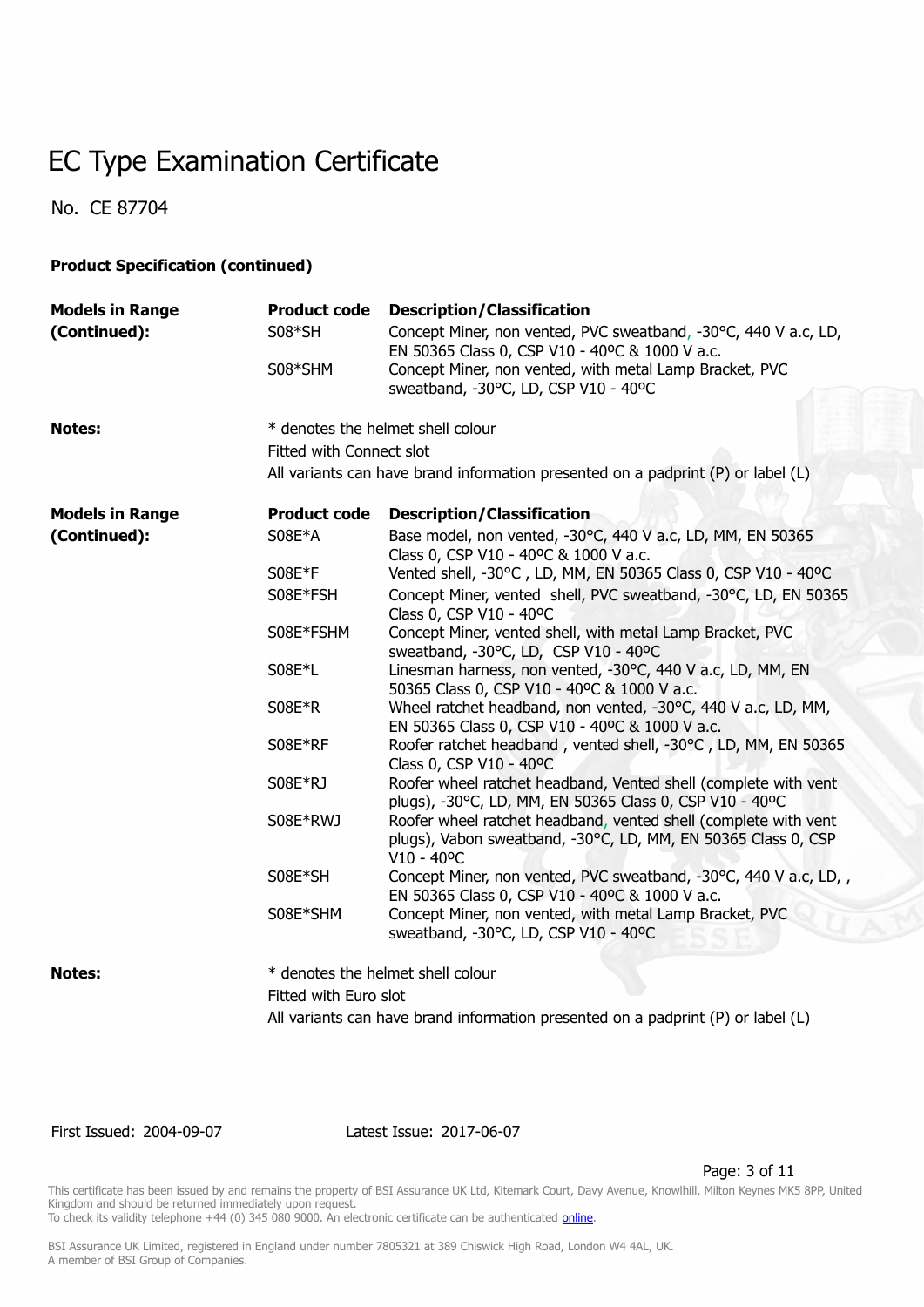No. CE 87704

#### **Product Specification (continued)**

| <b>Models in Range</b><br>(Continued): |                                   | <b>Product code</b> Description/Classification                                                                                               |  |
|----------------------------------------|-----------------------------------|----------------------------------------------------------------------------------------------------------------------------------------------|--|
|                                        | $S08C*A$                          | Base model, non vented, -30°C, 440 V a.c, LD, MM, EN 50365<br>Class 0, CSP V10 - 40°C & 1000 V a.c.                                          |  |
|                                        | $S08C*F$                          | Vented shell, -30°C, LD, MM, EN 50365 Class 0, CSP V10 - 40°C                                                                                |  |
|                                        | S08C*FSH                          | Concept Miner, vented shell, PVC sweatband, -30°C, LD, EN 50365<br>Class 0, CSP V10 -40°C                                                    |  |
|                                        | S08C*FSHM                         | Concept Miner, vented shell, with metal Lamp Bracket, PVC<br>sweatband, -30°C, LD, CSP V10 -40°C                                             |  |
|                                        | S08C*L                            | Linesman harness, non vented, -30°C, 440 V a.c, LD, MM, EN<br>50365 Class 0, CSP V10 -40°C & 1000 V a.c.                                     |  |
|                                        | $S08C*R$                          | Wheel ratchet headband, non vented, 440 V a.c, LD, MM, EN<br>50365 Class 0, CSP V10 -40°C & 1000 V a.c                                       |  |
|                                        | S08C*RF                           | Roofer ratchet headband, vented shell, -30°C, LD, MM, EN 50365<br>Class 0, CSP V10 - 40°C                                                    |  |
|                                        | S08C*RJ                           | Roofer wheel ratchet headband, vented shell (Complete with vent<br>plugs), -30°C, LD, MM, EN 50365 Class 0, CSP V10 -40°C                    |  |
|                                        | S08C*RWJ                          | Roofer wheel ratchet headband, vented shell (complete with vent<br>plugs), Vabon sweatband, -30°C, LD, MM, EN 50365 Class 0<br>CSP V10 -40°C |  |
|                                        | S08C*SH                           | Concept Miner, non vented, PVC sweatband, -30°C, 440 V a.c, LD,<br>EN 50365 Class 0, CSP V10 -40°C & 1000 V a.c.                             |  |
|                                        | S08C*SHM                          | Concept Miner, non vented, with metal Lamp Bracket, PVC<br>sweatband, -30°C, LD, CSP V10 -40°C                                               |  |
| <b>Notes:</b>                          | * denotes the helmet shell colour |                                                                                                                                              |  |
|                                        | Fitted with Combi slot            |                                                                                                                                              |  |
|                                        |                                   | All variants can have brand information presented on a padprint (P) or label (L)                                                             |  |

First Issued: 2004-09-07 Latest Issue: 2017-06-07

Page: 4 of 11

This certificate has been issued by and remains the property of BSI Assurance UK Ltd, Kitemark Court, Davy Avenue, Knowlhill, Milton Keynes MK5 8PP, United Kingdom and should be returned immediately upon request. To check its validity telephone +44 (0) 345 080 9000. An electronic certificate can be authenticated *[online](https://pgplus.bsigroup.com/CertificateValidation/CertificateValidator.aspx?CertificateNumber=CE+87704&ReIssueDate=07%2f06%2f2017&Template=uk)*.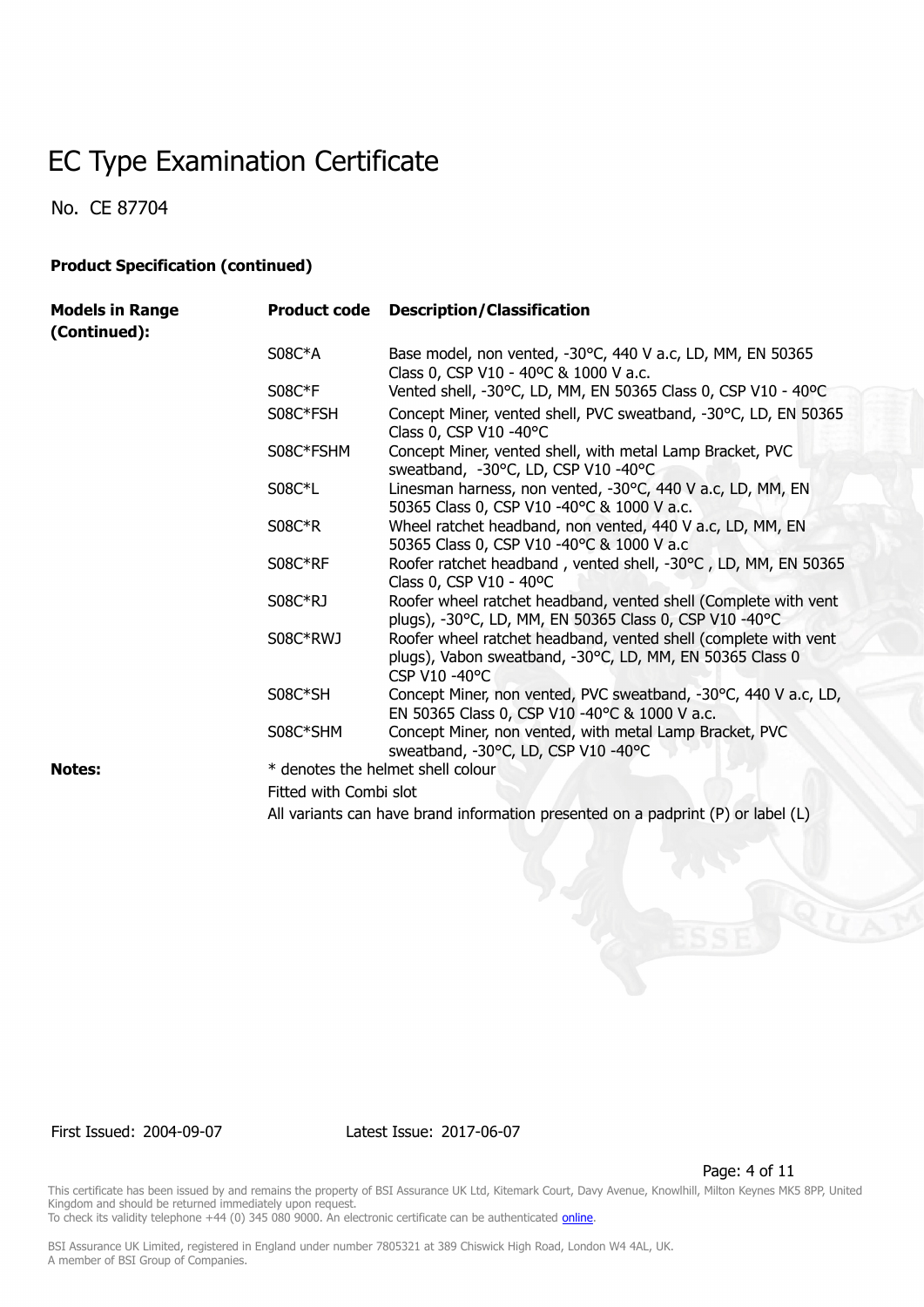No. CE 87704

#### **Product Specification (continued)**

| <b>Models in Range</b> | <b>Product code</b> | <b>Description/Classification</b>                                                                                                                       |
|------------------------|---------------------|---------------------------------------------------------------------------------------------------------------------------------------------------------|
| (Continued):           | $S09*A$             | Base model, non vented, -30°C, 440 V a.c, LD, MM, EN 50365<br>Class 0, CSP V10 - 40°C & 1000 V a.c.                                                     |
|                        | $S09*F$             | Vented shell, -30°C, LD, MM, EN 50365 Class 0, CSP V10 - 40°C                                                                                           |
|                        | S09*FSH             | Concept Miner, vented shell, PVC sweatband, -30°C, LD, EN 50365<br>Class 0, CSP V10 - 40°C                                                              |
|                        | S09*FSHM            | Concept Miner, vented shell, with metal Lamp Bracket, PVC<br>sweatband, -30°C, LD, CSP V10 - 40°C                                                       |
|                        | $S09*L$             | Linesman harness, non vented, -30°C, 440 V a.c, LD, MM, EN<br>50365 Class 0, CSP V10 - 40°C & 1000 V a.c.                                               |
|                        | $S09*R$             | Wheel ratchet headband, non vented, -30°C, 440 V a.c, LD, MM,<br>EN 50365 Class 0, CSP V10 - 40°C & 1000 V a.c.                                         |
|                        | $S09*RF$            | Roofer ratchet headband, vented shell, -30°C, LD, MM, EN 50365<br>Class 0, CSP V10 - 40°C                                                               |
|                        | S09*RJ              | Roofer wheel ratchet headband, vented shell (complete with vent<br>plugs), -30°C, LD, MM, EN 50365 Class 0, CSP V10 - 40°C                              |
|                        | S09*RWJ             | Roofer wheel ratchet headband, vented shell (complete with vent<br>plugs), Vabon sweatband, -30°C, LD, MM, EN 50365 Class 0, CSP<br>$V10 - 40^{\circ}C$ |
|                        | $S09*SH$            | Concept Miner, non vented, PVC sweatband, -30°C, 440 V a.c, LD,<br>EN 50365 Class 0, CSP V10 - 40°C & 1000 V a.c.                                       |
|                        | S09*SHM             | Concept Miner, non vented, with metal Lamp Bracket, PVC<br>sweatband, -30°C, LD, CSP V10 - 40°C                                                         |
|                        |                     |                                                                                                                                                         |

**Notes:**  $*$  denotes the helmet shell colour Fitted with Connect slot All variants can have brand information presented on a padprint (P) or label (L)

First Issued: 2004-09-07 Latest Issue: 2017-06-07

Page: 5 of 11

This certificate has been issued by and remains the property of BSI Assurance UK Ltd, Kitemark Court, Davy Avenue, Knowlhill, Milton Keynes MK5 8PP, United Kingdom and should be returned immediately upon request. To check its validity telephone +44 (0) 345 080 9000. An electronic certificate can be authenticated *[online](https://pgplus.bsigroup.com/CertificateValidation/CertificateValidator.aspx?CertificateNumber=CE+87704&ReIssueDate=07%2f06%2f2017&Template=uk)*.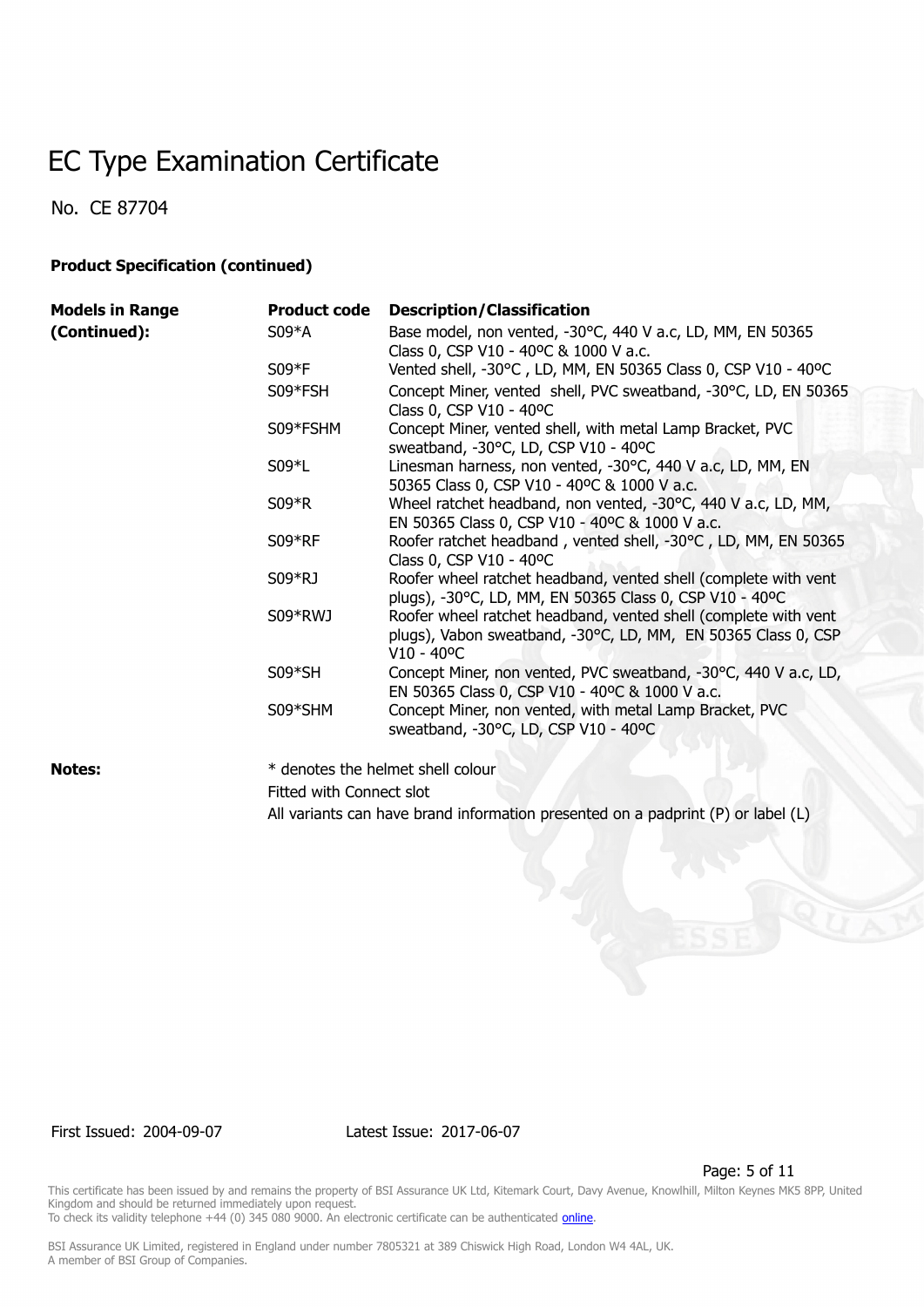No. CE 87704

#### **Product Specification (continued)**

| <b>Models in Range</b> | <b>Product code</b>       | <b>Description/Classification</b>                                                                                                                                    |
|------------------------|---------------------------|----------------------------------------------------------------------------------------------------------------------------------------------------------------------|
| (Continued):           | S09E*A                    | Base model, non vented, -30°C, 440 V a.c, LD, MM, EN 50365<br>Class 0, CSP V10 - 40°C & 1000 V a.c.                                                                  |
|                        | $S09E*F$                  | Vented shell, -30°C, LD, MM, EN 50365 Class 0, CSP V10 - 40°C                                                                                                        |
|                        | S09E*FSH                  | Concept Miner, vented shell, PVC sweatband, -30°C, LD, EN 50365<br>Class 0, CSP V10 - 40°C                                                                           |
|                        | S09E*FSHM                 | Concept Miner, vented shell, with metal Lamp Bracket, PVC<br>sweatband, -30°C, LD, CSP V10 - 40°C                                                                    |
|                        | S09E*L                    | Linesman harness, non vented, -30°C, 440 V a.c, LD, MM, EN<br>50365 Class 0, CSP V10 - 40°C & 1000 V a.c.                                                            |
|                        | $S09E*R$                  | Wheel ratchet headband, non vented, -30°C, 440 V a.c, LD, MM,<br>EN 50365 Class 0, CSP V10 - 40°C & 1000 V a.c.                                                      |
|                        | S09E*RF                   | Roofer ratchet headband, vented shell, -30°C, LD, MM, EN 50365<br>Class 0, CSP V10 - 40°C                                                                            |
|                        | S09E*RJ                   | Roofer wheel ratchet headband, vented shell (complete with vent<br>plugs), -30°C, LD, MM, EN 50365 Class 0, CSP V10 - 40°C                                           |
|                        | S09E*RWJ                  | Roofer wheel ratchet headband, vented shell (complete with vent<br>plugs), Vabon sweatband, -30°C, LD, MM, EN 50365 Class 0, CSP<br>$V10 - 40^{\circ}C$              |
|                        | S09E*RWNP-<br><b>SH11</b> | With drilled holes, wheel ratchet headband, Vabon sweatband and<br>pad print, non vented, -30°C, 440 V a.c, LD, MM, EN 50365 Class<br>0, CSP V10 -40°C & 1000 V a.c. |
|                        | S09E*SH                   | Concept Miner, non vented, PVC sweatband, -30°C, 440 V a.c, LD,<br>EN 50365 Class 0, CSP V10 - 40°C & 1000 V a.c.                                                    |
|                        | S09E*SHM                  | Concept Miner, non vented, with metal Lamp Bracket, PVC<br>sweatband, -30°C, LD, CSP V10 - 40°C                                                                      |

**Notes:**  $*$  denotes the helmet shell colour Fitted with Euro slot

All variants can have brand information presented on a padprint (P) or label (L)

First Issued: 2004-09-07 Latest Issue: 2017-06-07

Page: 6 of 11

This certificate has been issued by and remains the property of BSI Assurance UK Ltd, Kitemark Court, Davy Avenue, Knowlhill, Milton Keynes MK5 8PP, United Kingdom and should be returned immediately upon request. To check its validity telephone +44 (0) 345 080 9000. An electronic certificate can be authenticated *[online](https://pgplus.bsigroup.com/CertificateValidation/CertificateValidator.aspx?CertificateNumber=CE+87704&ReIssueDate=07%2f06%2f2017&Template=uk)*.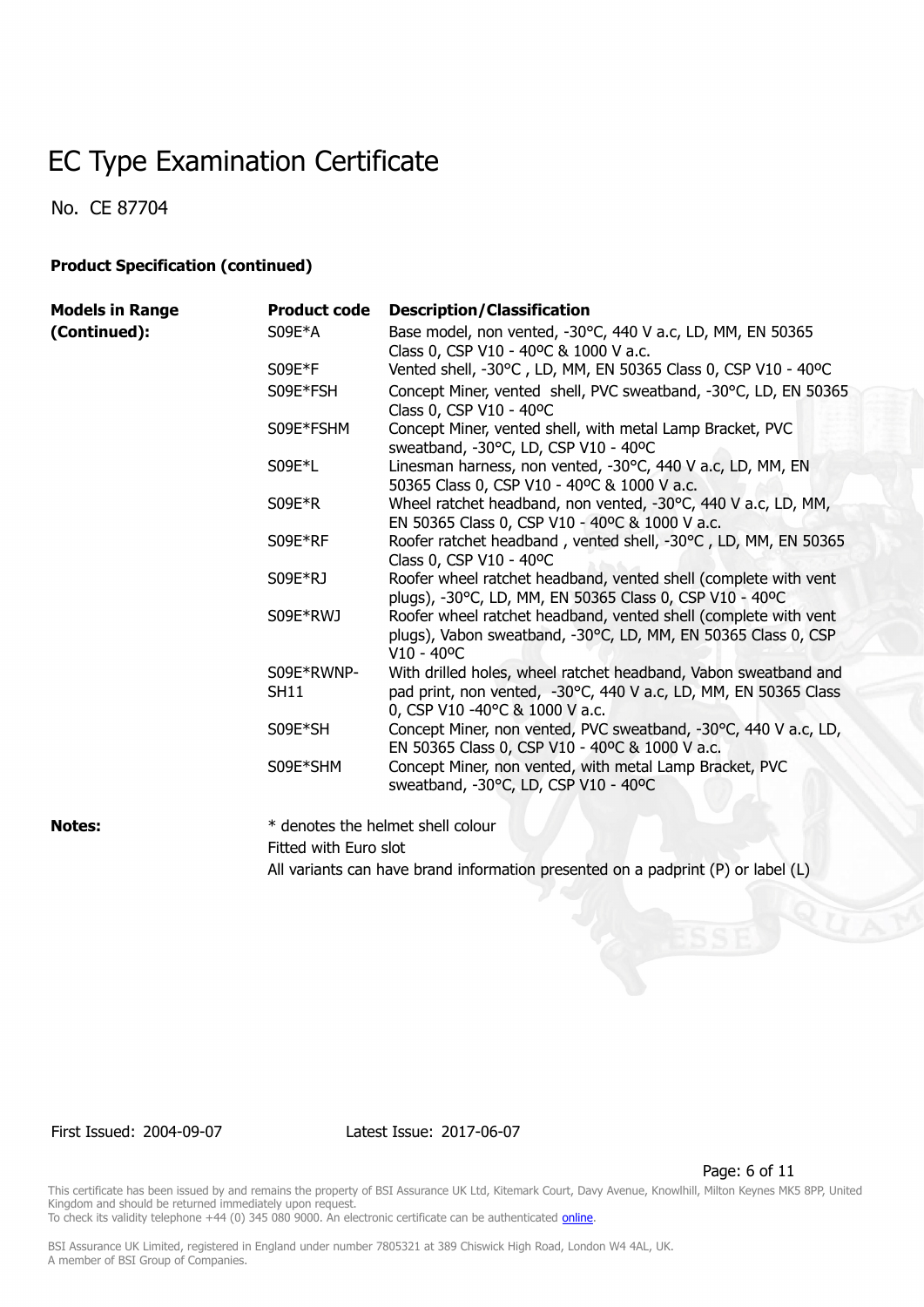No. CE 87704

#### **Product Specification (continued)**

| <b>Models in Range</b> | <b>Product code</b>       | <b>Description/Classification</b>                                                                                                                                    |
|------------------------|---------------------------|----------------------------------------------------------------------------------------------------------------------------------------------------------------------|
| (Continued):           | $S09C*A$                  | Base model, non vented, -30°C, 440 V a.c, LD, MM, EN 50365<br>Class 0, CSP V10 - 40°C & 1000 V a.c.                                                                  |
|                        | $S09C*C$                  | Non vented, with brushed nylon sweatband, 30°C, 440 V a.c, LD,<br>MM, EN 50365 Class 0, CSP V10 - 40°C & 1000 V a.c.                                                 |
|                        | S09C*F                    | Vented shell, -30°C, LD, MM, EN 50365 Class 0, CSP V10 - 40°C                                                                                                        |
|                        | S09C*FSH                  | Concept Miner, vented shell, PVC sweatband, -30°C, LD, EN 50365<br>Class 0, CSP V10 - 40°C                                                                           |
|                        | S09C*FSHM                 | Concept Miner, vented shell, with metal Lamp Bracket, PVC<br>sweatband, -30°C, LD, CSP V10 - 40°C                                                                    |
|                        | S09C*L                    | Linesman harness, non vented, -30°C, 440 V a.c, LD, MM, EN<br>50365 Class 0, CSP V10 - 40°C & 1000 V a.c.                                                            |
|                        | $S09C*R$                  | Wheel ratchet headband, non vented, -30°C, 440 V a.c, LD, MM,<br>EN 50365 Class 0, CSP V10 - 40°C & 1000 V a.c.                                                      |
|                        | S09C*RF                   | Roofer ratchet headband, vented shell, -30°C, LD, MM, EN 50365<br>Class 0, CSP V10 - 40°C                                                                            |
|                        | S09C*RJ                   | Roofer wheel ratchet headband, vented shell (complete with vent<br>plugs), -30°C, LD, MM, EN 50365 Class 0, CSP V10 - 40°C                                           |
|                        | S09C*RWJ                  | Roofer wheel ratchet, vented shell (complete with vent plugs),<br>Vabon sweatband, -30°C, LD, MM, EN 50365 Class 0, CSP V10 -<br>$40^{\circ}$ C                      |
|                        | S09C*RWNP-<br><b>SH11</b> | With drilled holes, wheel ratchet headband, Vabon sweatband and<br>pad print, non vented, -30°C, 440 V a.c, LD, MM, EN 50365 Class<br>0, CSP V10 -40°C & 1000 V a.c. |
|                        | S09C*SH                   | Concept Miner, non vented, PVC sweatband, -30°C, 440 V a.c, LD,<br>MM, EN 50365 Class 0, CSP V10 - 40°C & 1000 V a.c.                                                |
|                        | S09C*SHM                  | Concept Miner, non vented, with metal Lamp Bracket, PVC<br>sweatband, -30°C, LD, CSP V10 - 40°C                                                                      |
|                        |                           |                                                                                                                                                                      |

\* denotes the helmet shell colour

Fitted with Combi slot

All variants can have brand information presented on a padprint (P) or label (L)

#### First Issued: 2004-09-07 Latest Issue: 2017-06-07

Page: 7 of 11

This certificate has been issued by and remains the property of BSI Assurance UK Ltd, Kitemark Court, Davy Avenue, Knowlhill, Milton Keynes MK5 8PP, United Kingdom and should be returned immediately upon request.

To check its validity telephone +44 (0) 345 080 9000. An electronic certificate can be authenticated *[online](https://pgplus.bsigroup.com/CertificateValidation/CertificateValidator.aspx?CertificateNumber=CE+87704&ReIssueDate=07%2f06%2f2017&Template=uk)*.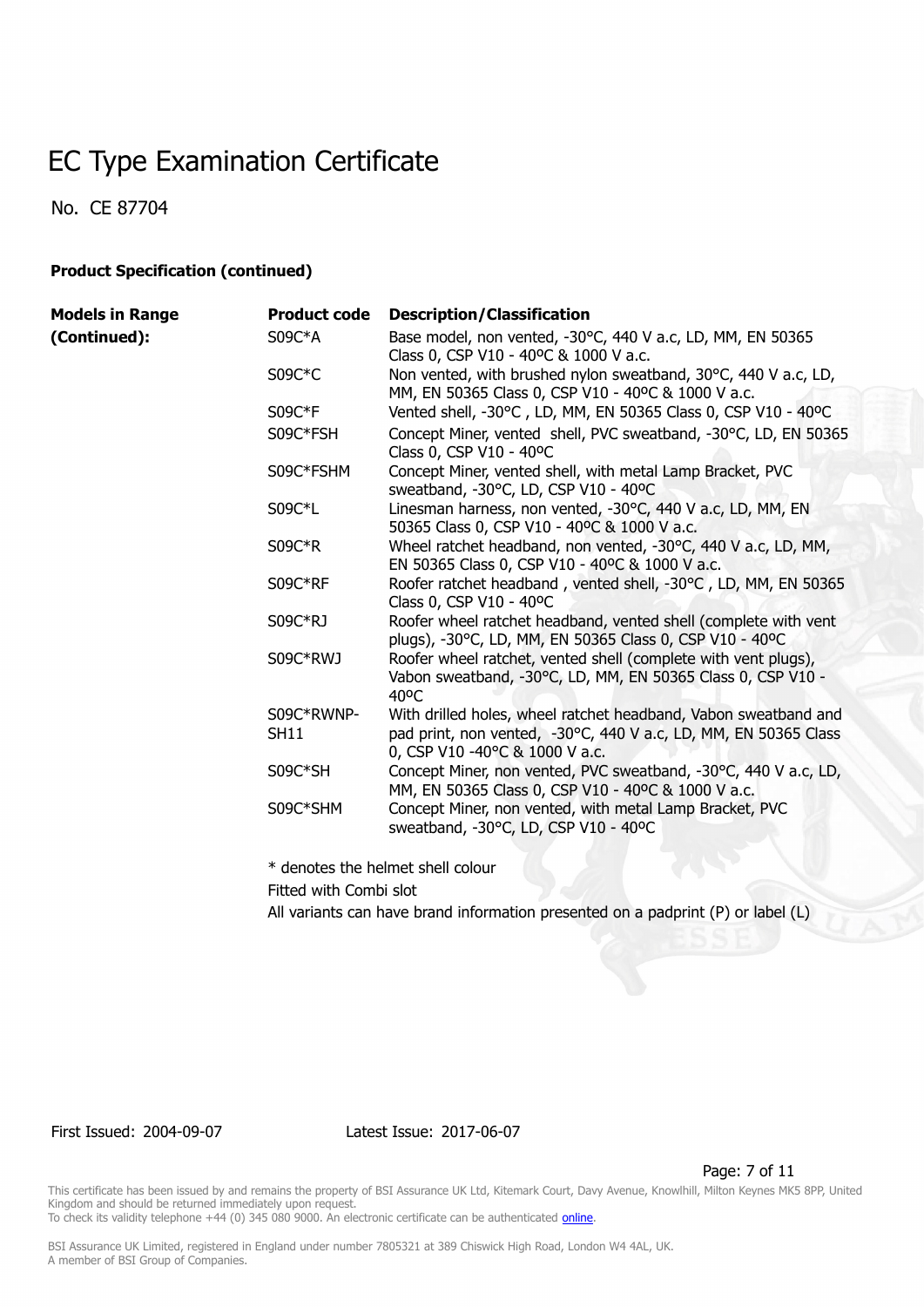No. CE 87704

#### **Product Specification (continued)**

| <b>Models in Range</b> | <b>Product code</b>   | <b>Description/Classification</b>                                                            |
|------------------------|-----------------------|----------------------------------------------------------------------------------------------|
| (Continued):           | S09E*AKS              | Base model, non vented, -30°C, 440 V a.c, LD, MM, CSP V10<br>$+55^{\circ}$ C & 1000 V a.c.   |
|                        | S09E*FKS              | Vented shell, -30°C, LD, MM, CSP V10 +55°C                                                   |
|                        | S09E*RKS              | Wheel ratchet headband, non vented, -30°C, 440 V a.c, LD, MM,<br>CSP V10 +55°C & 1000 V a.c. |
|                        | S09E*RFKS             | Wheel ratchet headband, vented shell, -30°C, LD, MM, CSP V10<br>$+55^{\circ}$ C              |
| <b>Notes:</b>          |                       | * denotes the helmet shell colour                                                            |
|                        | Fitted with Euro slot |                                                                                              |

All variants can have brand information presented on a padprint (P) or label (L) Variants manufactured in Kingdom of Saudi Arabia

First Issued: 2004-09-07 Latest Issue: 2017-06-07

Page: 8 of 11

This certificate has been issued by and remains the property of BSI Assurance UK Ltd, Kitemark Court, Davy Avenue, Knowlhill, Milton Keynes MK5 8PP, United Kingdom and should be returned immediately upon request. To check its validity telephone +44 (0) 345 080 9000. An electronic certificate can be authenticated *[online](https://pgplus.bsigroup.com/CertificateValidation/CertificateValidator.aspx?CertificateNumber=CE+87704&ReIssueDate=07%2f06%2f2017&Template=uk)*.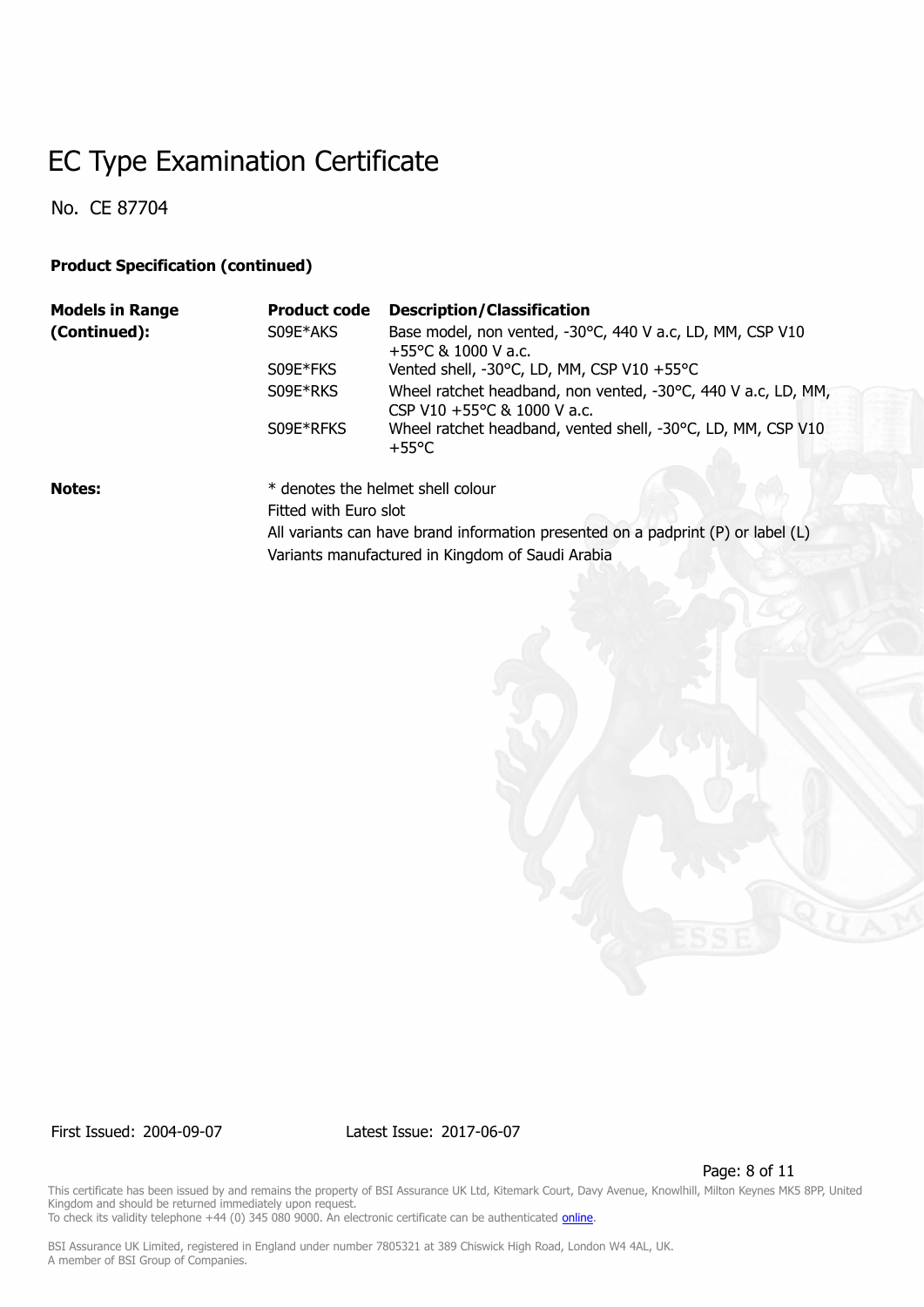No. CE 87704

#### **Product Specification (continued)**

| <b>Spares and Accessories:</b> | <b>Product code</b> | <b>Description</b>                                                         |
|--------------------------------|---------------------|----------------------------------------------------------------------------|
|                                | S <sub>30</sub> C   | 2 point Cotton chinstrap                                                   |
|                                | S30E                | 2 point Elasticated chinstrap                                              |
|                                | S30LY               | 4 point quick release EN 397 Linesman Black Harness (branded)              |
|                                | S30LBCC             | Helmet Lamp Bracket and Cable Clip                                         |
|                                | S30VP               | Concept vent plugs                                                         |
|                                | <b>S30Y</b>         | 4 point quick release EN 397 Linesman Black Harness (unbranded)            |
|                                | S31D                | Dry-Tech sweatband                                                         |
|                                | <b>S31N</b>         | Brushed nylon sweatband                                                    |
|                                | S31P                | PVC sweatband                                                              |
|                                | S31W                | Vabon sweatband                                                            |
|                                | S33/34              | Terylene cradle with Dry-Tech sweatband                                    |
|                                | S33/35              | Terylene cradle with Premium 'Twist2Fit' ratchet and Dry-Tech<br>sweatband |
|                                | S565                | Euro accessory clips                                                       |
|                                | S570                | Connect accessory clips                                                    |
|                                | S589                | Retractable eyeshield Clear Class F, 2C-1,2 UV filter                      |
|                                | <b>S589SE</b>       | Retractable eyeshield Smoke Grey Class F, 5-3,1 Sunglare filter            |
|                                | S41C/E/CE           | Baltic Ear Defender with Connect/Euro Clips                                |
|                                | S42C/E/CE           | Aegean Ear Defender with Connect/Euro Clips                                |
|                                | S50UFL              | Universal Fleece Helmet Liner                                              |
|                                | S50HVOFC            | Frost Cape HV Orange                                                       |
|                                | S50HVYFC            | Frost Cape HV Yellow                                                       |
|                                | S50HVOEDFC          | Frost Cape HV Orange with Ear Defender Compatibility                       |
|                                | S50HVYEDFC          | Frost Cape HV Yellow with Ear Defender Compatibility                       |
|                                | S50FW               | Face Warmer                                                                |
|                                |                     |                                                                            |

First Issued: 2004-09-07 Latest Issue: 2017-06-07

Page: 9 of 11

This certificate has been issued by and remains the property of BSI Assurance UK Ltd, Kitemark Court, Davy Avenue, Knowlhill, Milton Keynes MK5 8PP, United Kingdom and should be returned immediately upon request.

To check its validity telephone +44 (0) 345 080 9000. An electronic certificate can be authenticated *[online](https://pgplus.bsigroup.com/CertificateValidation/CertificateValidator.aspx?CertificateNumber=CE+87704&ReIssueDate=07%2f06%2f2017&Template=uk)*.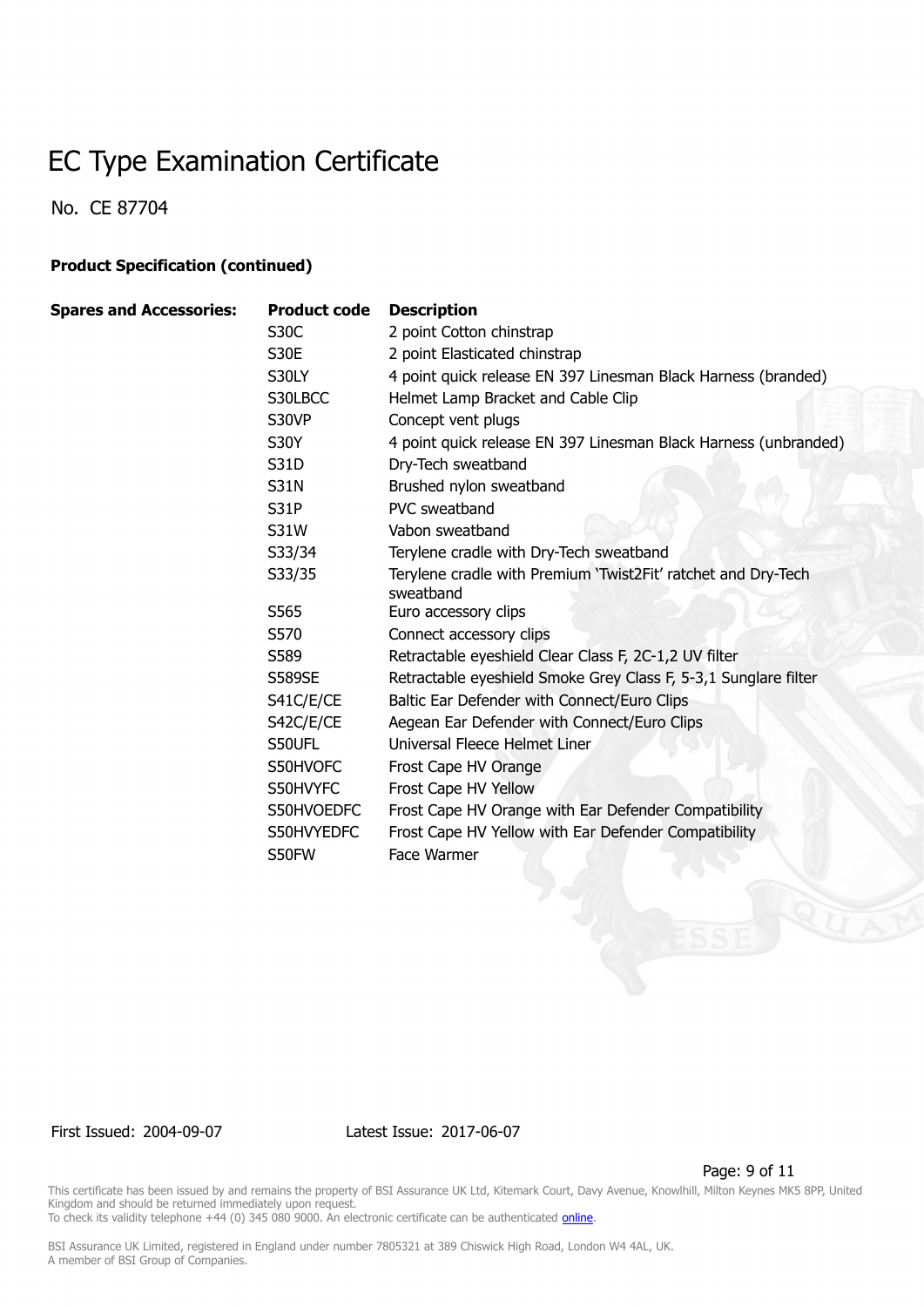No. CE 87704

| <b>Technical Specifications:</b> | EN 397:2012+A1:2012 - industrial safety helmets |                                                                                    |  |
|----------------------------------|-------------------------------------------------|------------------------------------------------------------------------------------|--|
|                                  | <b>Classifications</b>                          | Performance                                                                        |  |
|                                  | $-30^{\circ}$ C                                 | Very low temperature (incorporated within CSP V10 - 40°C option)                   |  |
|                                  | 440 V a.c.                                      | Electrical properties (incorporated within CSP V10 1000V a.c.<br>option)           |  |
|                                  | LD.                                             | Lateral deformation                                                                |  |
|                                  | МM                                              | Molten metal                                                                       |  |
|                                  |                                                 | EN 50365:2002 Electrically insulating helmets for use on low voltage installations |  |
|                                  | <b>Classifications</b>                          | Performance                                                                        |  |
|                                  | 0                                               | Nominal voltage of up to 1000 V a.c. and 1500 V d.c.                               |  |
|                                  |                                                 | Centurion Safety Products Technical Specification CSP V10                          |  |
|                                  | Classifications                                 | Performance:                                                                       |  |
|                                  | $-40^{\circ}$ C                                 | Very low temperature                                                               |  |
|                                  | 1000 V a.c.                                     | Electrical properties                                                              |  |
|                                  |                                                 | EN 166:2001 Personal eye-protection - Specifications                               |  |
|                                  | <b>Classifications</b>                          | Performance                                                                        |  |
|                                  | F                                               | Low energy impact                                                                  |  |
|                                  | 2C-1,2                                          | UV Filter with enhanced colour recognition                                         |  |
|                                  | $5 - 3,1$                                       | Sunglare filter                                                                    |  |

First Issued: 2004-09-07 Latest Issue: 2017-06-07

Page: 10 of 11

This certificate has been issued by and remains the property of BSI Assurance UK Ltd, Kitemark Court, Davy Avenue, Knowlhill, Milton Keynes MK5 8PP, United Kingdom and should be returned immediately upon request. To check its validity telephone +44 (0) 345 080 9000. An electronic certificate can be authenticated *[online](https://pgplus.bsigroup.com/CertificateValidation/CertificateValidator.aspx?CertificateNumber=CE+87704&ReIssueDate=07%2f06%2f2017&Template=uk)*.